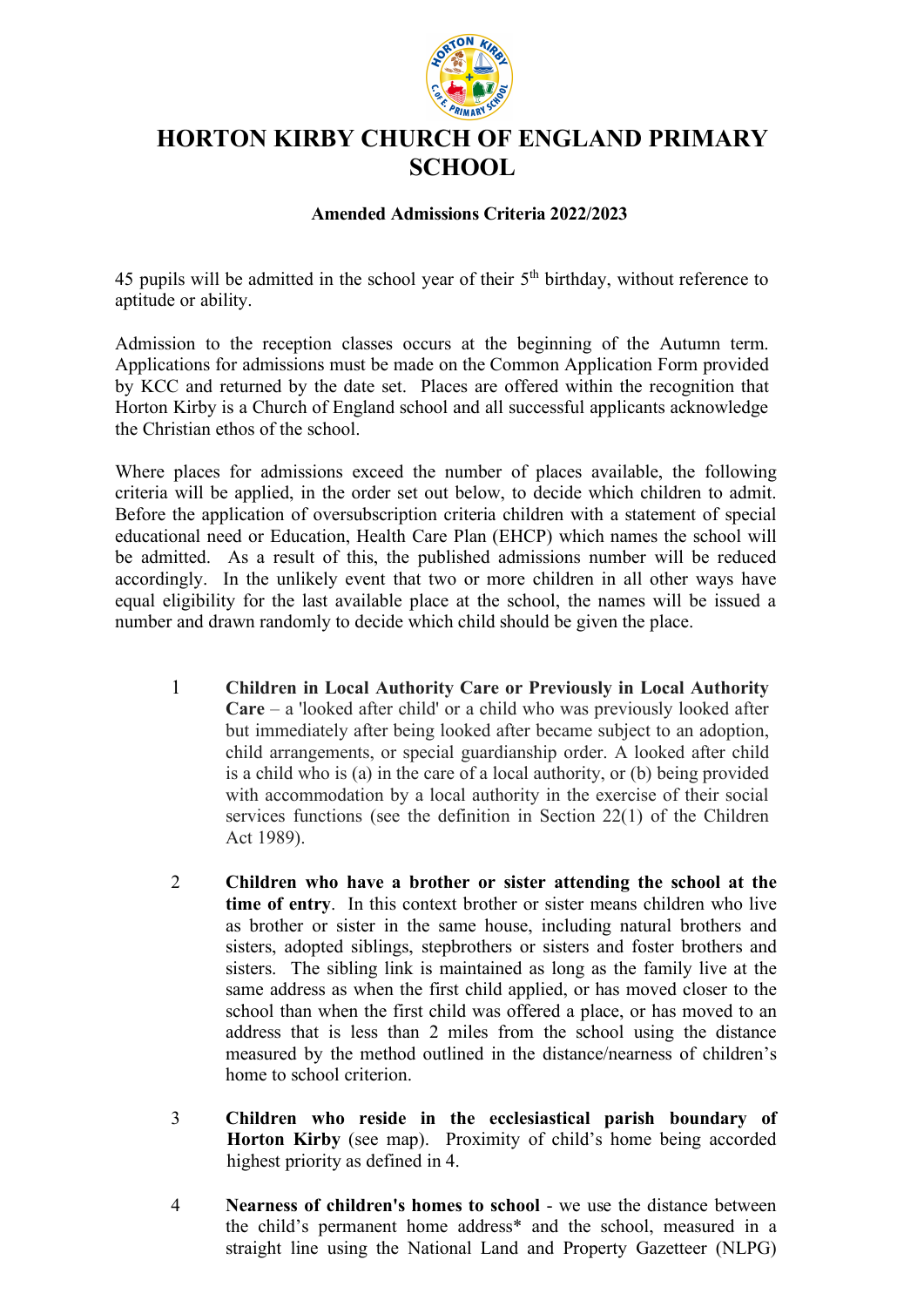address point data. Distances are measured from a point defined as within the child's home to a point defined as within the school as specified by NLPG. The same address point on the school site is used for everybody.

\**A child's home address is considered to be a residential property that is the child's only or main residence (not an address at which the child may sometimes stay or sleep) and which is either owned by the child's parent, parents or guardian or leased or rented to them under a lease or written rental agreement. Where partners live apart but share responsibility for the child and the child lives at two different addresses during the week, we will regard the home address as the one at which the child sleeps for the majority of week days.*

Although parents may wish to defer their child's place until the start of the term following their fifth birthday, we do have the facilities to admit these children at the beginning of the Autumn term.

After a place has been offered the school reserves the right to withdraw the place in the following circumstances:

- 1 when a parent has failed to respond to an offer within a reasonable time; or
- 2 when a parent has failed to notify the school of important changes to the application information; or
- 3 the admission authority offered the place on the basis of a fraudulent or intentionally misleading application from a parent.

## **LATE APPLICATIONS/WAITING LISTS/MULTIPLE BIRTHS:**

Procedures and arrangements for administering these issues will be in accordance with those detailed in the KCC's booklet 'Admission to Primary Schools in Kent'.

 $\sim$ 

24/02/21